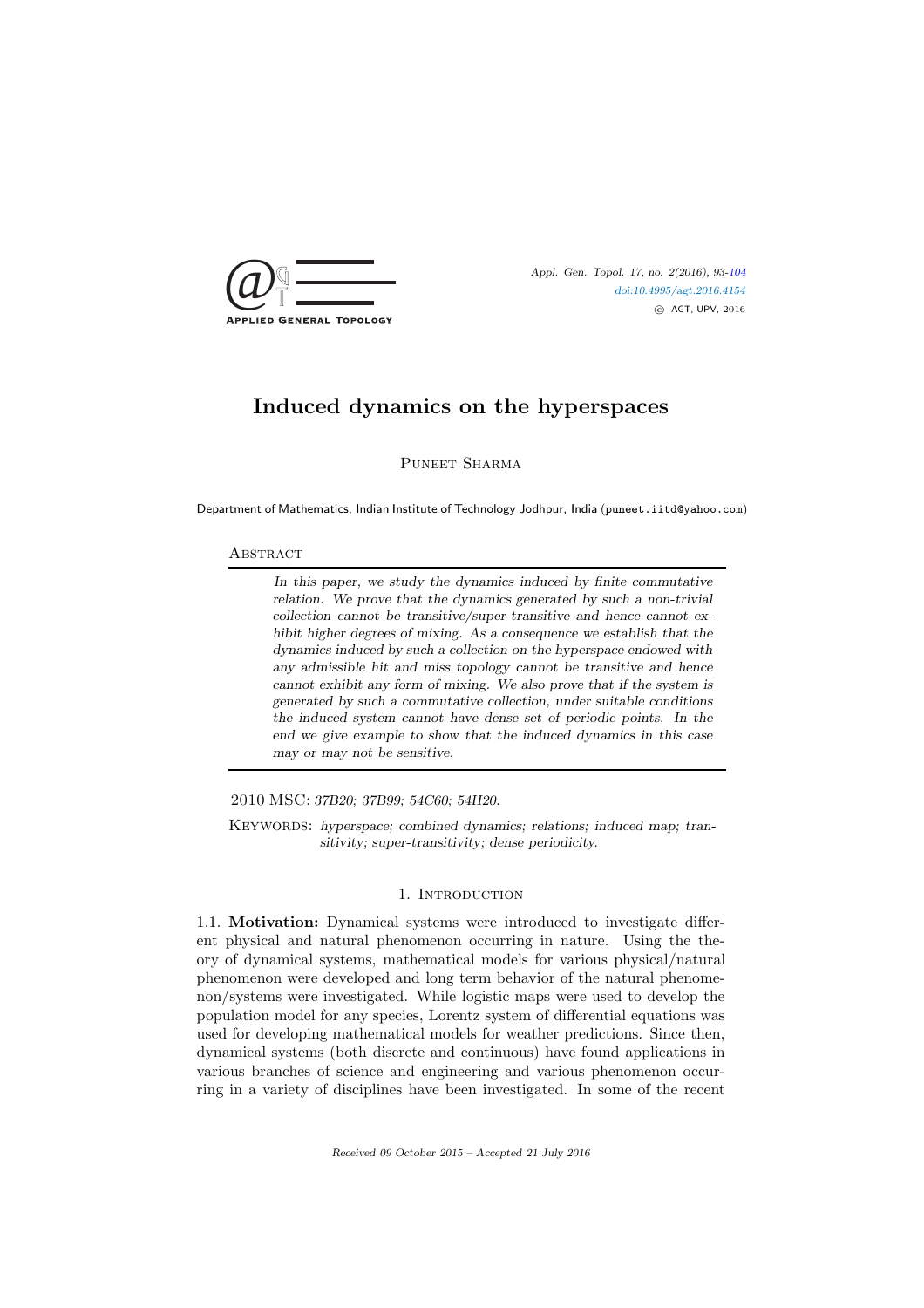studies, it has been observed that many systems observed in different branches of science and engineering can be investigated using set-valued dynamics (c.f. [6, 7, 15, 17]). While [15] used set-valued dynamics to study handwheel force feedback for lanekeeping assistance, [17] used set-valued dynamics to investigate the collective dynamics of an electron and a nuclei. These examples suggest that the dynamics of different systems evolving in various disciplines of science and engineering can be modeled using set-valued dynamics. Thus, it is important to study the set-valued dynamics induced by a continuous self map which inturn can help characterizing the dynamics of a general dynamical system. Many researchers have addressed the problem and many of the questions in this direction have been answered  $[1, 8, 11, 13, 14, 16]$ . In the process, the dynamical behavior of a system and its corresponding set-valued counterpart has been investigated and several interesting results have been obtained. In [1, 16], authors proved that while weakly mixing and topological mixing on the two spaces are equivalent, transitivity on the base space need not imply transitivity on the hyperspace. Interesting results relating the topological entropy of the two spaces have been obtained  $[8]$ . In [13], Sharma and Nagar investigated some of the natural questions arising from this setting. They investigated the influence of each of the individual units and the role of the underlying hyperspace topology in determining the dynamics induced by a continuous self map on a general topological space. In the process they investigated properties like dense periodicity, transitivity, weakly mixing and topological mixing. They also investigated notions like sensitive dependence on initial conditions, topological entropy, Li-Yorke chaos, existence of Li-Yorke pairs, existence of horseshoe and the corresponding results were established. Investigating the inverse of the problem stated, they also investigated the behavior of an individual component of the system, given the dynamical behavior of the induced system on the hyperspace [13, 14].

Generalizing the stated problem, Nagar and Sharma [11] investigated the dynamics induced by a finite collection of continuous self maps. They derived necessary and sufficient conditions for the induced collective dynamics to exhibit various dynamical notions. They introduced the notion of supertransitivity, super-weakly mixing and super-topological mixing for investigating the dynamics induced on the hyperspace. They proved that super-transitivity of a relation is necessary to induce transitivity on the hyperspace. They proved that for any finite relation  $F$  on the space  $X$ , the induced map on the hyperspace  $\mathcal{K}(X)$  is weakly mixing (topologically mixing) if and only if the relation  $F$  is super-weakly mixing (super-topologically mixing). However, the existence of such systems was left open and some natural questions were raised. When does a system induced by a non-trivial family (family of more than one map) exhibit transitivity? When does the dynamics induced by such a family exhibit stronger forms of mixing? Can the dynamics induced by such a system exhibit dense set of periodic points? In this paper, we try to answer some of the questions raised in [11]. We now give some of the preliminaries needed to establish our results.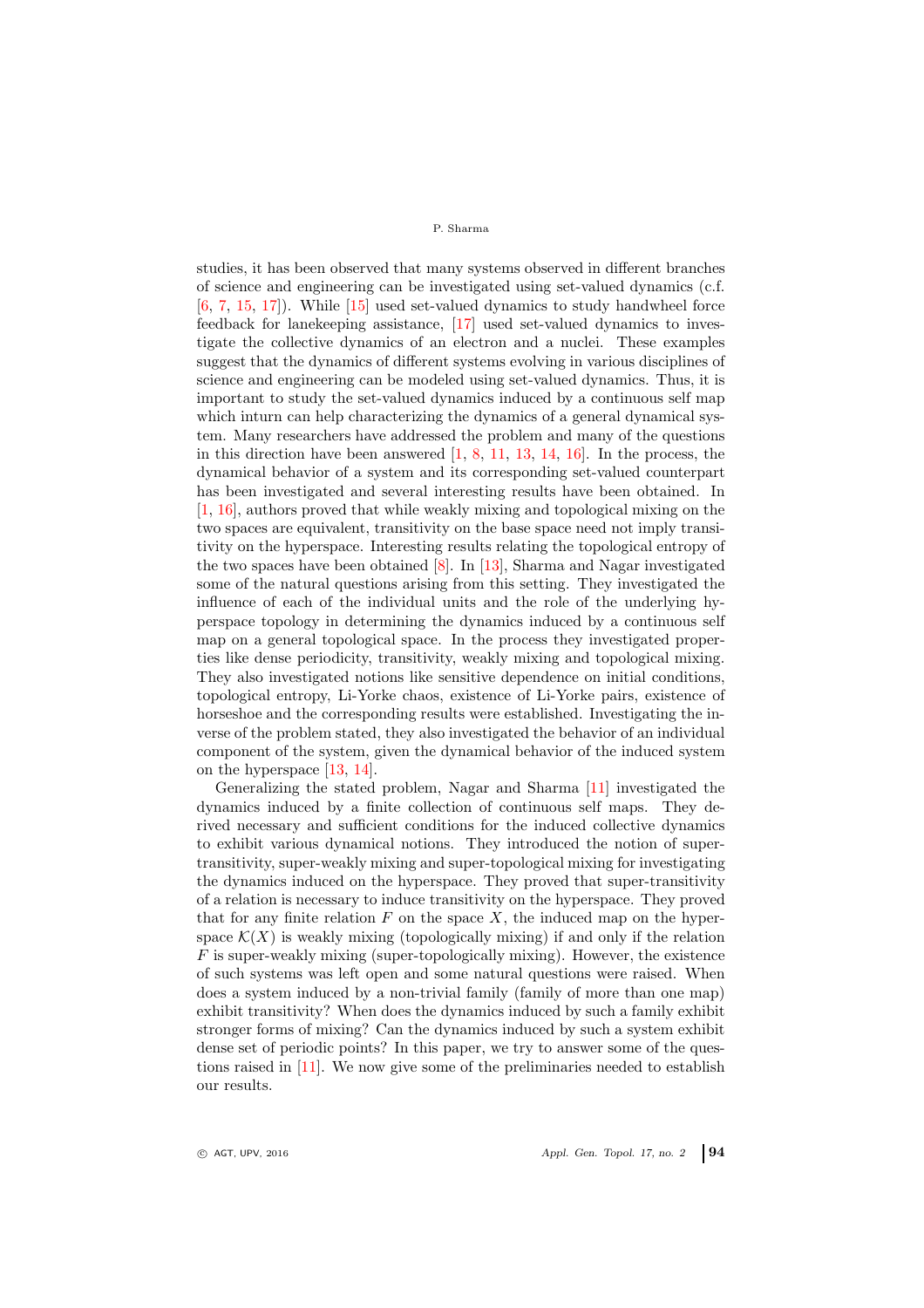#### Induced dynamics on the hyperspaces

1.2. Dynamics of a Relation. Let  $(X, d)$  be a compact metric space and let  $F = \{f_1, f_2, \ldots, f_k\}$  be a finite collection of continuous self maps on X. The pair  $(X, F)$  generates a multi-valued dynamical system via the rule  $F(x) =$  ${f_1(x), f_2(x), \ldots, f_k(x)}$ . For convenience, we denote such systems by  $(X, F)$ . Such a system generalizes the concept of the dynamical system generated by a single map f. The objective of a study of dynamical system is to study the orbit  $\{F^n(x) : n \in \mathbb{N}\}\$  of an arbitrary point x, where  $F^n(x) = \{f_{i_1}(x) \circ f_{i_2}(x) \circ f_{i_3}(x)\}$  $\ldots \circ f_{i_n}(x) : 1 \leq i_1, i_2, \ldots, i_n \leq k$  is the n-fold composition of F. We now define some of the basic dynamical notions for such a system.

A point x is called periodic for if there exists  $n \in \mathbb{N}$  such that  $x \in F^n(x)$ . The least such  $n$  is known as the period of the point  $x$ . The relation  $F$  is transitive if for any pair of non-empty open sets  $U, V$  in X, there exists  $n \in \mathbb{N}$ such that  $F^{n}(U) \cap V \neq \emptyset$ . The relation F is super-transitive if for any pair of non-empty open sets  $U, V$  in X, there exists  $x \in U, n \in \mathbb{N}$  such that  $F^{n}(x) \subset$ V. The relation  $F$  is said to be *weakly mixing* if for every two pair of nonempty open sets  $U_1, U_2$  and  $V_1, V_2$ , there exists a natural number n such that  $F^{n}(U_i) \bigcap V_i \neq \emptyset$ ,  $i = 1, 2$ . The relation F is said to be super-weakly mixing if for every two pair of non-empty open sets  $U_1, U_2$  and  $V_1, V_2$ , there exists  $x_i \in U_i$ and a natural number *n* such that  $F^n(x_i) \subseteq V_i$ ,  $i = 1, 2$ . The relation *F* is said to be *topologically mixing* if for every pair of non-empty open sets  $U, V$ there exists a natural number K such that  $F^{n}(U) \bigcap V \neq \emptyset$  for all  $n \geq K$ . The relation  $F$  is said to be *super-topologically mixing* if for every pair of non-empty open sets U, V there exists  $K \in \mathbb{N}$  such that for each natural number  $n \geq K$ , there exists  $x_n \in U$  such that  $F^n(x_n) \subseteq V$ . A relation F is sensitive if there exists a  $\delta > 0$  such that for each  $x \in X$  and each  $\epsilon > 0$ , there exists  $n \in \mathbb{N}$  and  $y \in X$  such that  $d(x, y) < \epsilon$  but  $d_H(F^n(x), F^n(y)) > \delta$ . It may be noted that as  $F^{n}(x)$  and  $F^{n}(y)$  are subsets (and need not be elements) of X, metric d cannot be used to measure the distance between them. As  $F^{n}(x)$ ,  $F^{n}(y)$  are elements in the hyperspace and the metric  $d_H$  is a natural extension of the metric d,  $d_H$ is used to compute the distance between any  $F^{n}(x)$  and  $F^{n}(y)$  (refer to sec. 1.3 for the details). Incase the relation  $F$  is map, the above definitions coincide with the known dynamical notions of a system. See [3, 4, 5, 11] for details.

1.3. Some hyperspace topologies. Let  $(X, \tau)$  be a Hausdorff topological space and let  $\Psi$  be a subfamily of all non-empty closed subsets of X. Let  $\Psi$ be endowed with topology  $\Delta$ , where the topology  $\Delta$  is generated using the topology  $\tau$  of X. Then the pair  $(\Psi, \Delta)$  is called the hyperspace associated with  $(X, \tau)$ . A hyperspace topology is called admissible if the map  $x \to \{x\}$  is continuous. In this paper, we are interested in only admissible hyperspaces ( $\Psi$ ,  $\Delta$ ) associated with  $(X, \tau)$ . We now give some of the notations and terminologies used in the article.

 $CL(X) = \{A \subset X : A$  is non-empty and closed}  $\mathcal{K}(X) = \{A \in CL(X) : A \text{ is compact}\}\$  $\mathcal{F}(X) = \{A \in CL(X) : A$  is finite}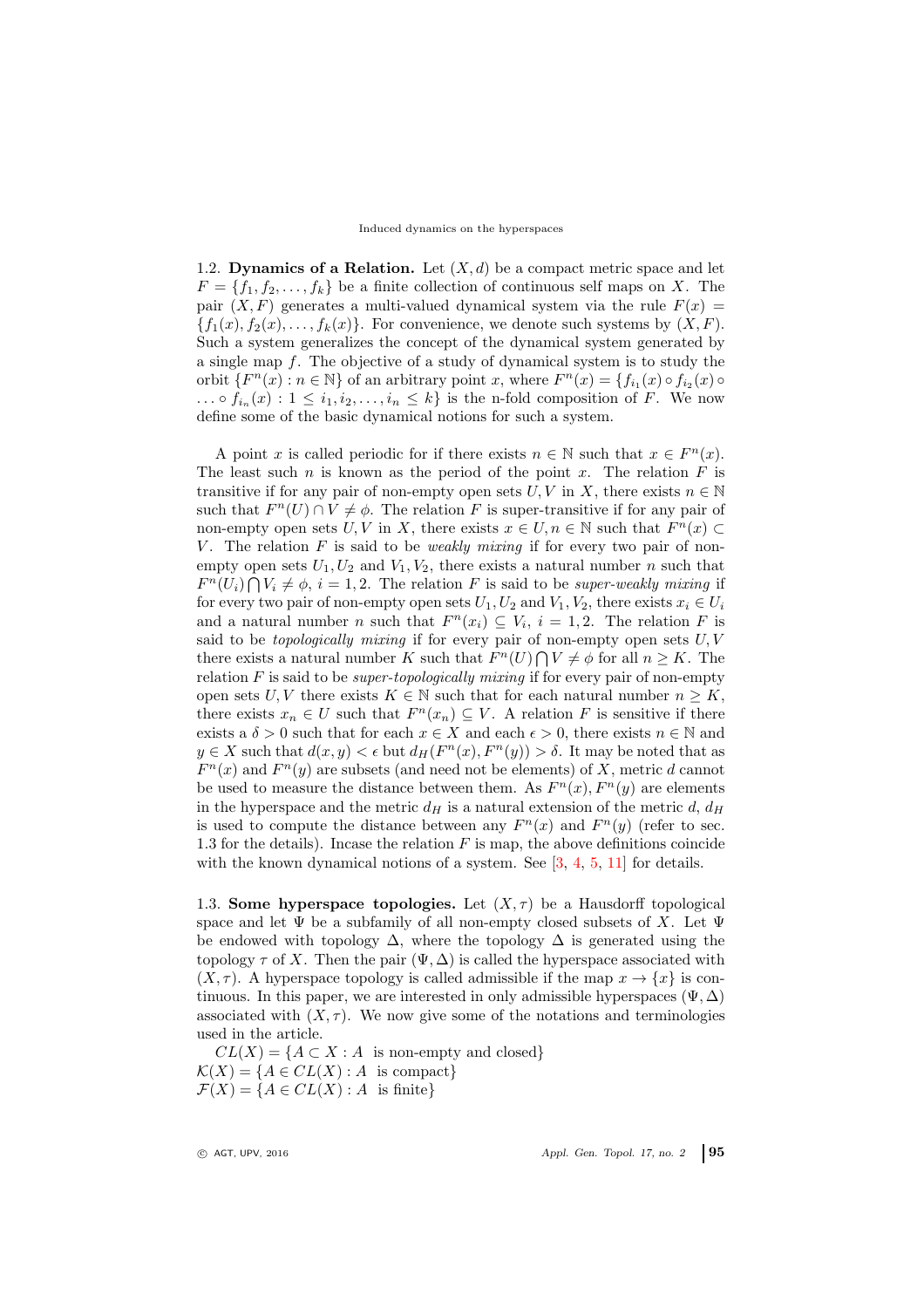$\mathcal{F}_n(X) = \{A \in CL(X) : |A| = n, \text{ where } |A| \text{ denotes number of elements in } A\}$  $E^- = \{A \in \Psi : A \cap E \neq \phi\}$  $E^+ = \{A \in \Psi : A \subset E\}$  $E^{++} = \{A \in \Psi : \exists \epsilon > 0 \text{ such that } S_{\epsilon}(A) \cap E\},\$ where  $S_{\epsilon}(A) = \bigcup_{a \in A} S(a, \epsilon)$ , where  $S_{\epsilon}(x) = \{y \in X : d(x, y) < \epsilon\}$ 

We now give some of the standard hyperspace topologies.

Vietoris Topology: For any  $n \in \mathbb{N}$  and any finite collection of non-empty open sets  $\{U_1, U_2, \ldots, U_n\}$ , define

$$
\langle U_1, U_2, \dots, U_n \rangle = \{ A \in \Psi : A \subset \bigcup_{i=1}^n U_i, \quad A \cap U_i \neq \emptyset \quad \forall i \}
$$

Varying  $n \in \mathbb{N}$  and  $U_i$  over the collection of all non-empty open sets of X generates a basis for a topology on the hyperspace known as the Vietoris topology.

**Hausdorff Metric Topology:** Let  $(X, d)$  be a metric space. For any  $A, B \in \Psi$ , define  $d_H(A, B) = \inf \{ \epsilon > 0 : A \subseteq S_{\epsilon}(B) \text{ and } B \subseteq S_{\epsilon}(A) \}.$  Then  $d_H$  defines a metric on  $\Psi$  and the topology generated is known as the Hausdorff metric topology. It may be noted that  $d_H({x}, {y}) = d(x, y)$  and hence the metric  $d_H$  preserves the metric d on X. It is known that the Hausdorff metric topology and the Vietoris topology coincide, incase  $X$  is a compact metric space. See [2, 12] for details.

Hit and Miss Topology: Let  $\Phi \subseteq CL(X)$  be a subfamily of all non-empty closed subsets of X. The Hit and Miss topology generated by the family  $\Phi$  is the topology generated by sets of the form  $U^-$  where U is open in X, and  $(E^{c})^{+}$  with  $E \in \Phi$ , where  $E^{c}$  denotes the complement of E. As a terminology, U is called the hit set and any member E of  $\Phi$  is referred as the miss set.

Hit and Far-Miss Topology: Let  $(X, d)$  be a metric space and let  $\Phi$ be a given collection of closed subsets of  $X$ . The *Hit and Far Miss topology* generated by the collection  $\Phi$  is the topology generated by the sets of the form U<sup>-</sup> where U is open in X and  $(E^c)^{++}$  with  $E \in \Phi$ .

Here a sub-basic open set in the hyperspace hits an open set  $U \subset X$  or far misses the complement of a member of  $\Phi$  and hence forms a Hit and Far Miss topology. It is known that any topology on the hyperspace is of Hit and Miss or Hit and Far-Miss type [12].

Lower and Upper Vietoris Topology: Consider the collection of sets of the form  $U^-$  in the hyperspace, where U is non-empty open set in X. The smallest topology on the hyperspace in which all the sets of the form  $U^-$  considered are open is known as the Lower Vietoris topology.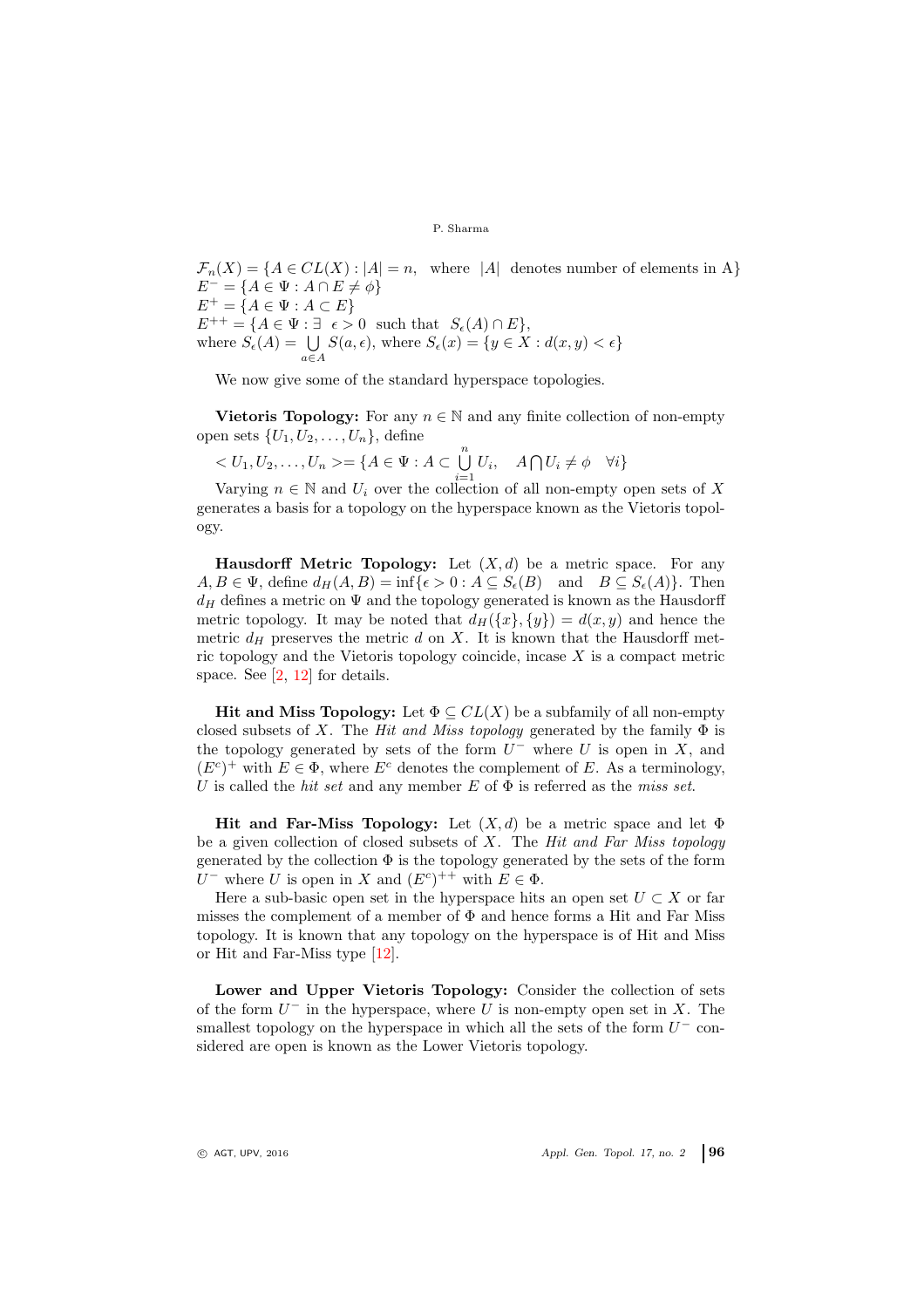#### Induced dynamics on the hyperspaces

Consider the collection of sets of the form  $U^+$  in the hyperspace, where U is non-empty open set in  $X$ . The smallest topology on the hyperspace in which all the sets of the form  $U^+$  considered are open is known as the Upper Vietoris topology. It can be seen that the Vietoris topology equals the join of Upper Vietoris and Lower Vietoris topology, and is an example of a Hit and Miss topology.

A detailed survey on the hyperspace topologies may be found in [2, 9, 10, 12].

1.4. Dynamics induced by a relation. Let  $(X, F)$  be a dynamical system generated by a finite family of continuous self maps on X, say  $\{f_1, f_2, \ldots, f_k\}$ . For any  $\Psi \subset CL(X)$ , the collection  $\Psi$  is said to be admissible with respect to F if  $F(A)$   $\bigoplus^k$  $\bigcup_{i=1} f_i(A)$   $\in \Psi$  for all  $A \in \Psi$ . It may be noted that any collection  $\Psi$  admissible to F generates a map F on  $\Psi$  via the rule  $F(A) = F(A)$ . Consequently, endowing  $\Psi$  with any suitable hyperspace topology (such that the map  $\overline{F}$  is continuous) generates a dynamical system on the hyperspace.

It is interesting to investigate the relation between the dynamical behavior of  $(X, F)$  and the induced system  $(\Psi, \overline{F})$ . A special case when the family F is a singleton has been investigated by several authors and a lot of work in this direction has already been done<sup>[1, 8, 11, 13, 14, 16]</sup>. It was proved that while weakly mixing and topological mixing on the two spaces are equivalent, transitivity on the base space need not imply transitivity on the hyperspace  $[1, 16]$ . While  $\lceil 8 \rceil$  investigated the topological entropy of induced system of all nonempty compact subsets of X, [13] investigated the problem for a general hyperspace endowed with a general hyperspace topology. They discussed various dynamical notions like dense periodicity, transitivity, weakly mixing, topological mixing and topological entropy. They also investigated metric related dynamical notions like equicontinuity, sensitivity, strong sensitivity and Li-Yorke chaoticity[13, 14]. Authors extended their studies to the general case when the dynamics on  $X$  is generated by a finite family and derived the necessary and sufficient conditions for the induced system to exhibit various dynamical notions[11]. In the process, they discussed properties like dense periodicity, transitivity, weakly mixing and topological mixing. They introduced the notion of super-weakly mixing and super-topological mixing for relations to study the induced maps on the hyperspace. Authors proved that for any finite relation F on the space X, the induced map on the hyperspace  $\mathcal{K}(X)$  is weakly mixing (resp. topologically mixing) if and only if the relation  $F$  is super-weakly mixing (resp. super-topologically mixing). However, the existence of any such collection of maps was not confirmed and the problem was left open. For the sake of completion, we mention some of their results below.

**Theorem 1.1** ([11]). Let  $\beta$  be any base for the topology on X and  $\Delta$  be the topology on  $\Psi \subseteq CL(X)$  such that  $U^+$  is non-empty and  $U^+ \in \Delta$  for every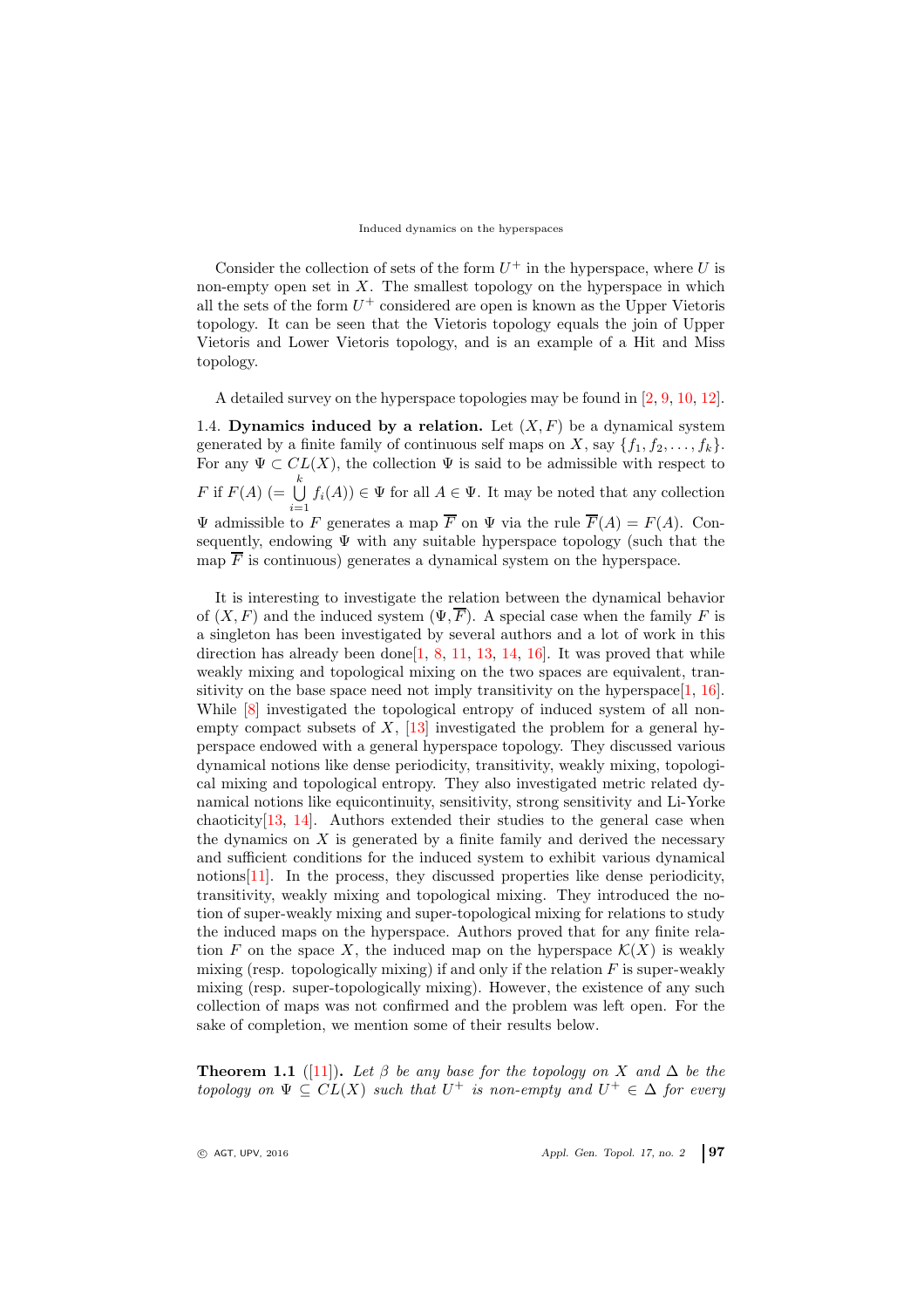$U \in \beta$ . Then, the system  $(\Psi, \overline{F})$  is transitive implies that the relation  $(X, F)$ is super-transitive.

**Theorem 1.2** ([11]). Let  $\mathcal{F}(X) \subseteq \Psi$ . If F is super-weakly mixing, then  $\overline{F}$  is weakly mixing. The converse holds if there exists a base  $\beta$  for topology on X such that  $U^+ \in \Delta$  for every  $U \in \beta$ .

**Theorem 1.3** ([11]). Let  $\mathcal{F}(X) \subseteq \Psi$ . If F is super-topologically mixing, then  $\overline{F}$ is topologically mixing. The converse holds if there exists a base  $\beta$  for topology on X such that  $U^+ \in \Delta$  for every  $U \in \beta$ .

In this paper, we answer some of the questions raised in  $[11]$  when X is a compact metric space. We prove that the dynamics generated by any such commutative family cannot be transitive/super-transitive and hence cannot generate any of the complex mixing notions on the hyperspace. We also prove that dynamics induced by such a collection on the hyperspace cannot exhibit dense set of periodic points. In the end we give example to prove that the dynamics generated by such family may be sensitive.

## 2. Main Results

**Lemma 2.1.** Let  $(X, F)$  be a dynamical system generated by a finite commutative family of continuous self maps on X. Then, F is super-transitive if and only if for each non-empty open set U and any point  $x \in X$ , there exists  $u \in U$ and a sequence  $(n_i)$  in  $\mathbb N$  such that  $F^{n_i}(u) \to \{x\}$  in  $(\mathcal K(X), d_H)$ .

*Proof.* Let  $F = \{f_1, f_2, \ldots, f_k\}$  and let d be a compatible metric on X. Let U be a non-empty open subset of X and let  $V_1 = S_1(x)$ . As F is supertransitive, there exists  $x_1 \in U$  and  $n_1 \in \mathbb{N}$  such that  $F^{n_1}(x_1) \subset V_1$ . As  $F^{n_1}(x) = \{f_{i_1} \circ f_{i_2} \circ \ldots \circ f_{i_{n_1}} : 1 \leq i_1, i_2, \ldots, i_{n_1} \leq k\}$  and each  $f_{i_1} \circ f_{i_2} \circ \ldots \circ f_{i_{n_1}}$ is continuous (and are finitely many maps), there exists a neighborhood  $U_1$  of  $x_1$  such that  $U_1 \subset U$  and  $F^{n_1}(\overline{U_1}) \subset V_1$ .

Let  $V_2 = S_{\frac{1}{2}}(x)$ . As F is super-transitive (applying transitivity to  $U_1$  and  $V_2$ ), there exists  $x_2 \in U_1$  and  $n_2 \in \mathbb{N}$  such that  $F^{n_2}(x_2) \subset V_2$ . As  $F^{n_2}(x) =$  $\{f_{i_1} \circ f_{i_2} \circ \ldots \circ f_{i_{n_2}} : 1 \leq i_1, i_2, \ldots, i_{n_2} \leq k\}$  and each  $f_{i_1} \circ f_{i_2} \circ \ldots \circ f_{i_{n_2}}$  is continuous (and number of maps are finite), there exists a neighborhood  $\tilde{U_2}$  of  $x_2$  such that  $U_2 \subset U_1$  and  $F^{n_2}(\overline{U_2}) \subset V_2$ .

Inductively, let  $U_r$ ,  $V_r$  of non-empty open sets in X such that  $U_r \subset U_{r-1}$ ,  $V_r = S_{\frac{1}{r}}(x)$  and  $F^{n_r}(\overline{U_r}) \subset V_r$ . Let  $V_{r+1} = S_{\frac{1}{r+1}}(x)$ . As F is super-transitive (applying super-transitivity to the pair  $(U_r, V_{r+1})$ ), there exists  $x_{r+1} \in U_r$ and  $n_{r+1} \in \mathbb{N}$  such that  $F^{n_{r+1}}(x_{r+1}) \subset V_{r+1}$ . One again, as  $F^{n_{r+1}}(x) =$  $\{f_{i_1} \circ f_{i_2} \circ \ldots \circ f_{i_{n_{r+1}}} : 1 \leq i_1, i_2, \ldots, i_{n_{r+1}} \leq k\}$  and each  $f_{i_1} \circ f_{i_2} \circ \ldots \circ f_{i_{n_{r+1}}}$  is continuous (and number of maps are finite), there exists a neighborhood  $U_{r+1}$ of  $x_{r+1}$  such that  $U_{r+1} \subset U_r$  and  $F^{n_{r+1}}(\overline{U_{r+1}}) \subset V_{r+1}$ .

Consequently, we obtain a nested sequence of open sets  $(U_r)$  contained in U such that  $d_H(F^{n_r}(u),x) < \frac{1}{r}$  for any  $u \in U_r$ . As  $\overline{U_i}$  is a decreasing sequence of non-empty compact subsets of X,  $A = \bigcap \overline{U_i} \subset U$  is non-empty. Let  $u \in A$ , then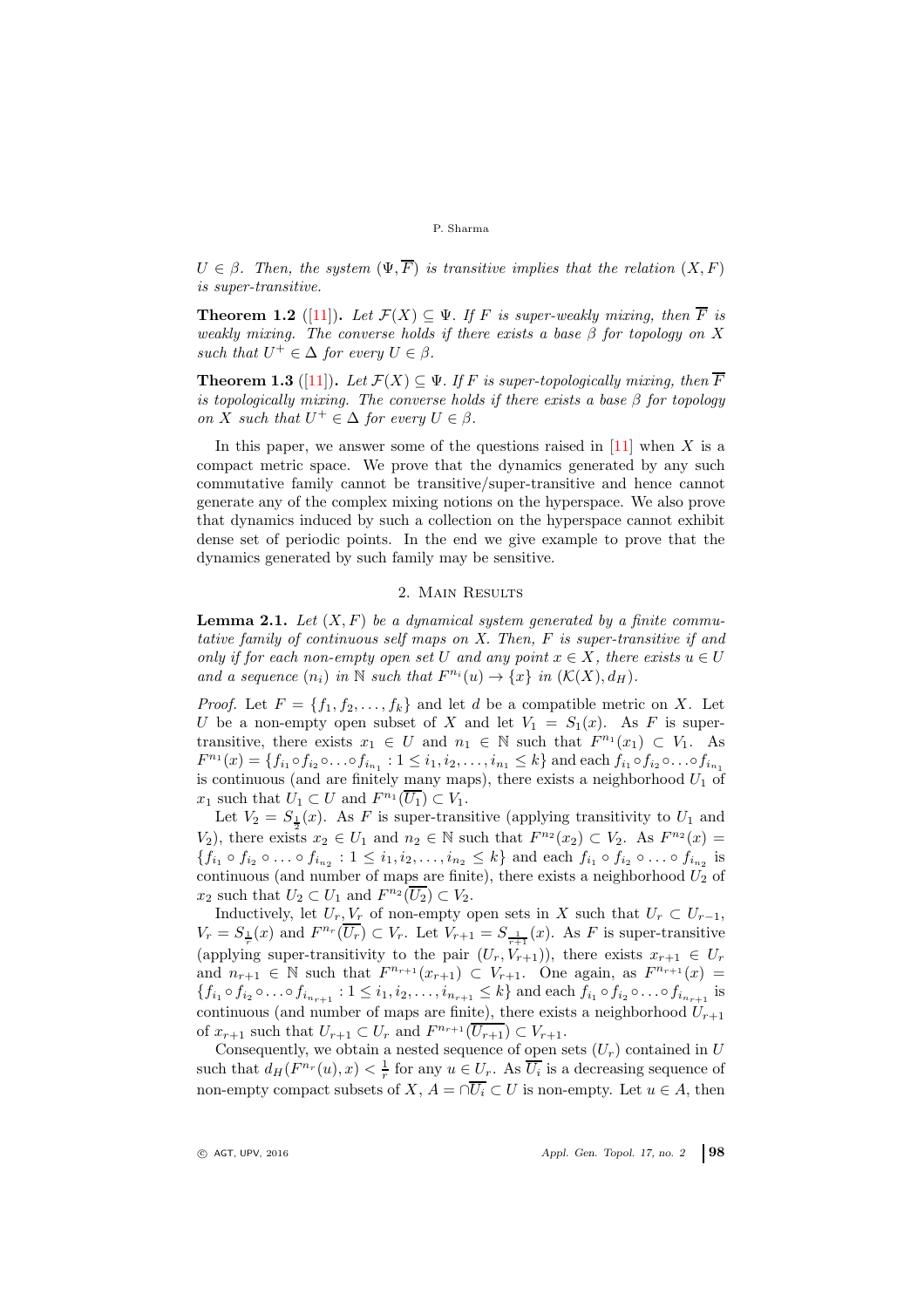$u \in U_r$  and hence  $F^{n_r}(u) \subset V_r$  for all r. Consequently,  $d_H(F^{n_r}(u), x) < \frac{1}{r}$  for all r and hence  $F^{n_i}(u) \to \{x\}.$ 

Conversely, let U, V be a pair of non-empty open sets ion X. For any  $\{v\} \in \leq$ V >, there exists  $u \in U$  and a sequence  $(n_i)$  in N such that  $F^{n_i}(u) \to \{v\}$ . Consequently there exists  $r \in \mathbb{N}$  such that  $F^{n_k}(u) \subset V \forall k \geq r$  and hence F is super-transitive.

Remark 2.2. It may be noted that transitivity of a system generated by single map f is equivalent to the existence of a dense orbit. Consequently, the above result is trivially true when the family  $F$  is a singleton. Thus the result above is a generalization of the known result to the case when the system is generated using more than one map. It may be noted that  $F<sup>n</sup>$  is a union of repeated application of the maps  $\{f_1, f_2, \ldots, f_k\}$  (n times) in all possible orders and continuity of each component map of  $F<sup>n</sup>$  guarantees extension of a behavior at a point to a similar behavior in the neighborhood of the point. Further, as the number of maps constituting  $F<sup>n</sup>(x)$  is finite at each iteration, a neighborhood exhibiting similar behavior for all components of  $F<sup>n</sup>$  is ensured and hence the existence of  $U_i$  is guaranteed. It is worth mentioning that the commutativity of the family  $F$  is not used for establishing the result. Hence the result is true even when the generating family  $F$  is non-commutative.

**Proposition 2.3.** Let  $(X, F)$  be a dynamical system generated by a finite commutative family of continuous self maps on  $X$ . If  $F$  is super-transitive, then  $F$ is a singleton.

*Proof.* Let U be an non-empty open set in X and  $\epsilon > 0$  be a real number. Let V be a non-empty open set and let  $v \in V$ . By Lemma, there exists  $u \in U$  and a sequence  $(n_i)$  such that  $F^{n_i}(u) \to v$ . As each  $f_i$  is continuous, there exists  $\delta > 0$  such that  $d(x, y) < \delta$  implies  $d(f_i(x), f_i(y)) < \frac{\epsilon}{2}$  for all  $i = 1, 2, ..., n$ . As  $F^{n_i}(u) \to v$ , for any two distinct elements f, g of F,  $f^{n_i}(u) \to v$  and  $g^{n_i}(u) \to v$ . Further, as  $d(F^{n_i}(u)) \to 0$  (where  $d(A)$  denotes the diameter of the set A), there exists  $r \geq 1$  such that the relation  $d(f^{n_i}(u), g^{n_i}(u)) < \delta$  and  $d(f \circ g^{n_i-1}(u), g^{n_i}(u)) < \delta$  is true for all  $i \geq r$ .

Consequently,  $d(f^{n_i+1}(u), f \circ g^{n_i}(u)) < \frac{\epsilon}{2}$  and  $d(f \circ g^{n_i}(u), g^{n_i+1}(u)) < \frac{\epsilon}{2}$  for all  $i \geq r$ . Using triangle inequality we get  $d(f^{n_i+1}(u), g^{n_i+1}(u)) < \epsilon$ for all  $i \geq r$ . Consequently,  $(f^{n_i+1}(u)), (g^{n_i+1}(u))$  are parallel sequences and hence have the same limit(say y). Also  $f^{n_i}(u) \to v$  and  $g^{n_i}(u) \to v$  implies  $f^{n_i+1}(u) \to f(v)$  and  $g^{n_i+1}(u) \to g(v)$ . Consequently,  $f(v) = g(v)$ . As the argument holds for any open set V, the points at which  $f$  and  $g$  coincide is dense in X. Hence  $f = g$ .

Remark 2.4. The above proof establishes that the system induced by more than one map cannot be super-transitive. The proof establishes that under stated conditions, if  $(f^{n_i}(x))$  and  $(g^{n_i}(x))$  are parallel then  $(f^{n_i+1}(x))$  and  $(g^{n_i+1}(x))$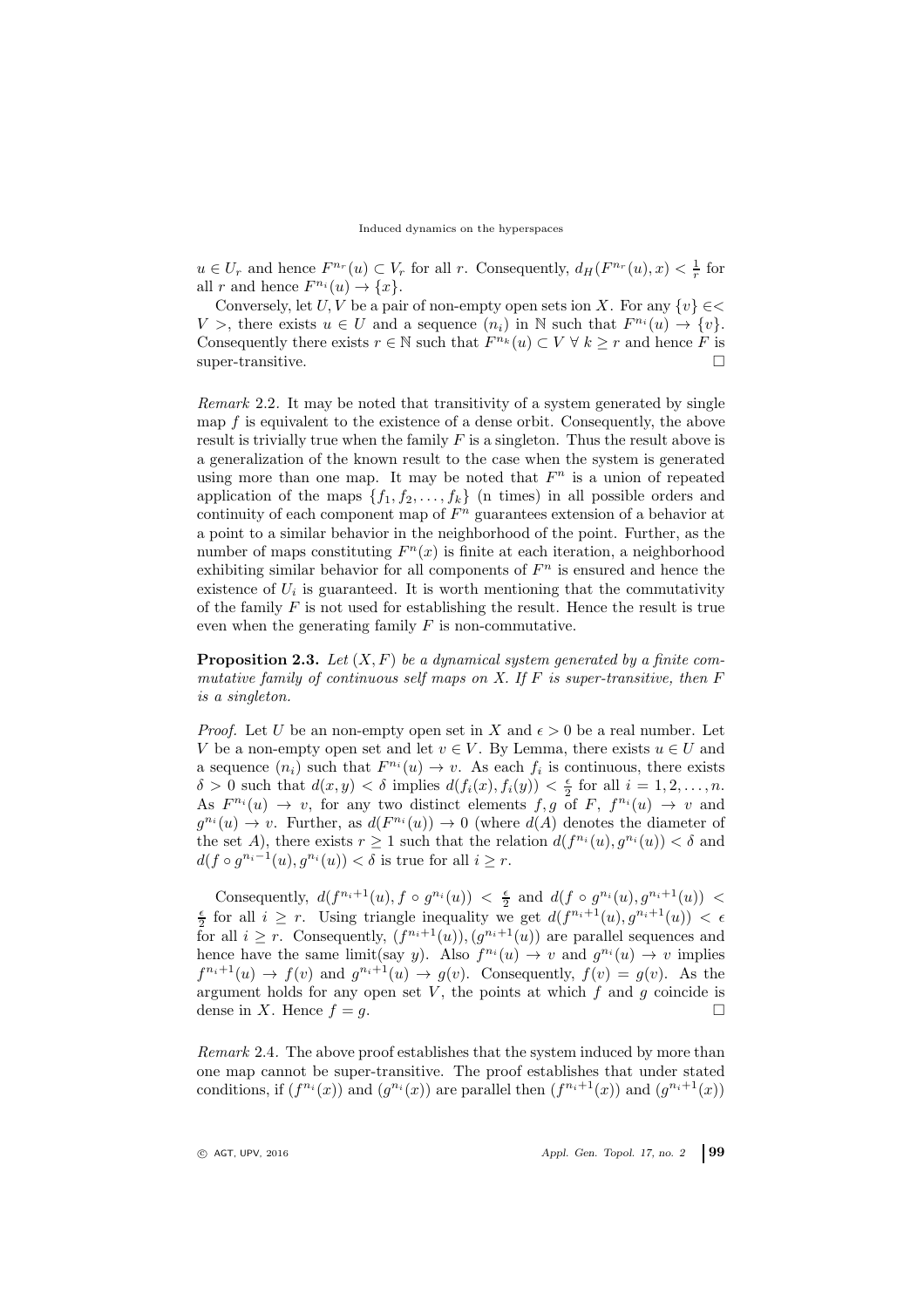are also parallel and hence have the same limit. Further as  $f^{n_i}(x), g^{n_i}(x)$  converge to v,  $f(v)$  and  $g(v)$  are unique limit points of  $(f^{n_i+1}(x))$  and  $(g^{n_i+1}(x))$ respectively. Consequently f and q coincide on a dense set and hence are equal.

Remark 2.5. The above result proves that if the dynamics on  $X$  is generated by more than one map then the system cannot be super-transitive and hence cannot exhibit any stronger forms of mixing. Further as super-transitivity of the system  $(X, F)$  is necessary for any induced admissible system  $(\Psi, \overline{F})$  to be transitive  $[11]$ , the system induced on the hyperspace by a family of more than one map cannot be transitive and hence cannot exhibit stronger notions of mixing. In light of the remark stated, we obtain the following corollary.

**Corollary 2.6.** Let  $(X, F)$  be a dynamical system generated by a finite commutative family of continuous self maps on X. Let  $(\Psi, \Delta)$  be the associated hyperspace and let  $\overline{F}$  be the corresponding induced map. If the family F contains more than one map then  $\overline{F}$  cannot be transitive.

We now show that the dynamics induced by a commutative family on the hyperspace cannot exhibit dense set of periodic points.

**Proposition 2.7.** Let  $(X, F)$  be a dynamical system generated by a finite commutative family of continuous self maps on X and let  $(K(X), \overline{F})$  be the induced system endowed with the Vietoris topology on the hyperspace. If  $(\mathcal{K}(X), \overline{F})$ exhibits dense set of periodic points then F is a singleton.

*Proof.* Let if possible, the induced map  $\overline{F}$  exhibit dense set of periodic points. Let  $x \in X$  be arbitrary and let  $\epsilon > 0$  be given. For any two members f and g of  $F$ , as  $f$  and  $g$  are continuous on a compact set, they are uniformly continuous, i.e. there exists  $\delta > 0$  such that whenever  $d(x, y) < \delta$ , we have  $d(f(x), f(y)) < \frac{\epsilon}{3}$  and  $d(g(x), g(y)) < \frac{\epsilon}{3}$ .

Let  $U = S_{\frac{\delta}{2}}(x)$ . As  $\lt U >$  is open in the hyperspace and F has dense set of periodic points, there exists  $A \in \langle U \rangle$  and  $n \in \mathbb{N}$  such that  $\overline{F}^n(A) = A$ . Let  $a \in A$ . As  $\overline{F}^n(A) = A \subset U$  we have  $d(x, f^n(a)) < \frac{\delta}{2}$ . Consequently, we have  $d(f(x), f^{n+1}(a)) < \frac{\epsilon}{3}$  and  $d(g(x), g \circ f^n(a)) < \frac{\epsilon}{3}$ . Also  $\overline{F}^n(A) = A \subset U$ , implies  $d(f^{n}(a), g \circ f^{n-1}(a)) < \delta$  and hence  $d(f^{n+1}(a), g \circ f^{n}(a)) < \frac{\epsilon}{3}$  (as F is commutative). Using triangle inequality we have,  $d(f(x), g(x)) \leq d(f(x), f^{n+1}(a))$  +  $d(f^{n+1}(a), g \circ f^n(a)) + d(g \circ f^n(a), g(x)) < \epsilon.$ 

As  $\epsilon > 0$  was arbitrary,  $d(f(x), g(x)) = 0$  which implies  $f(x) = g(x)$ . As the proof holds for any  $x \in X$ , any two members of the family F coincide and hence F is a singleton.

Remark 2.8. The result establishes that if the dynamics on the space  $X$  is generated by more than one map then the induced dynamics on the hyperspace cannot exhibit dense set of periodic points. The proof uses the openness of the sets of the form  $\langle U \rangle$ , where U is non-empty open in X and does utilize the complete structure of the Vietoris topology. Further, the proof does not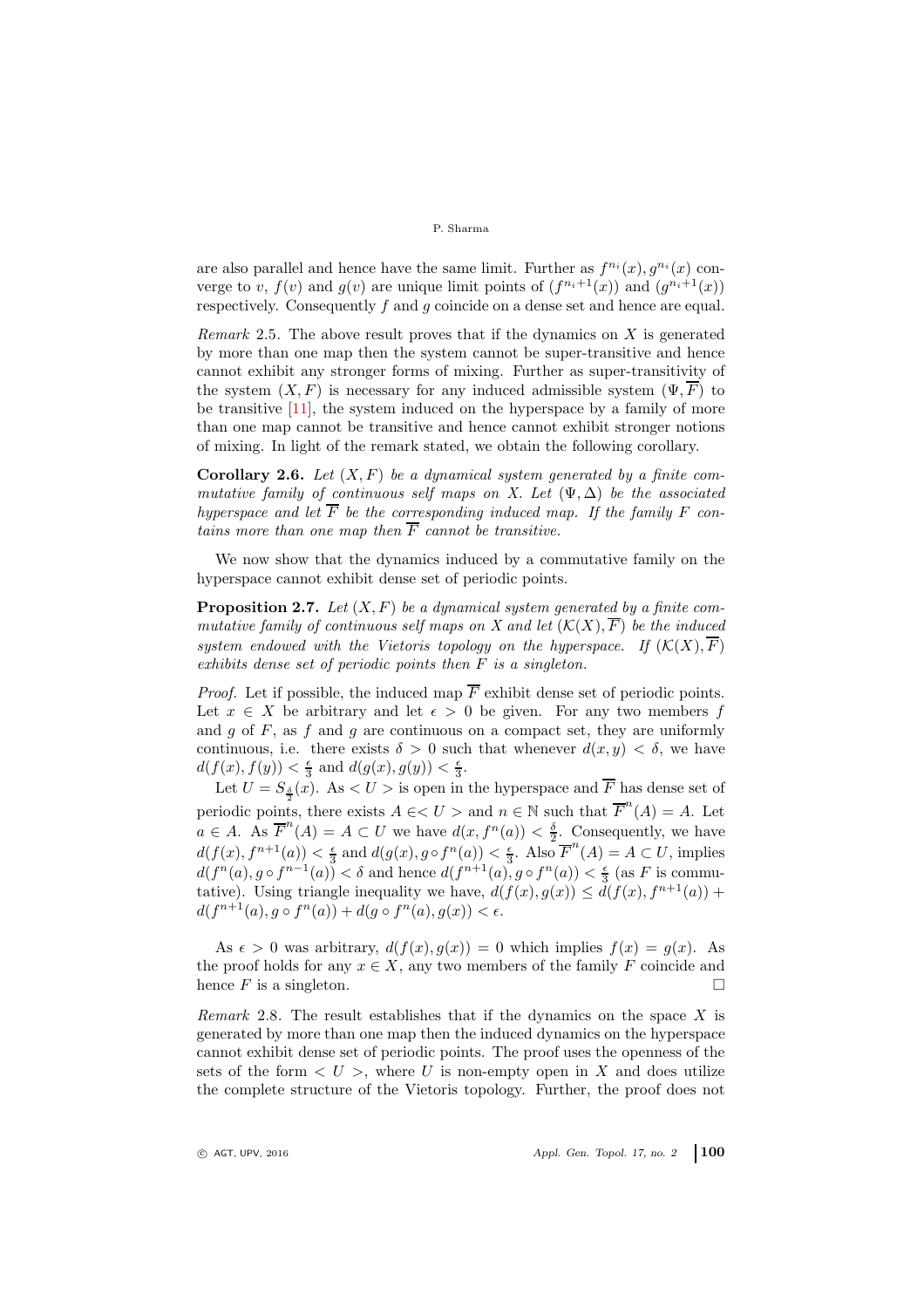utilize the structure of the hyperspace  $\mathcal{K}(X)$  and holds good for any general admissible hyperspace ( $\Psi$ ,  $\Delta$ ). Hence the induced map cannot have dense set of periodic points in this case and the result is true for the induced system when the admissible hyperspace is endowed with topology finer than the upper Vietoris topology. In light of the remark stated, we get the following corollary.

**Corollary 2.9.** Let  $(X, F)$  be a dynamical system generated by a finite commutative family of continuous self maps on X and let  $(\Psi, \overline{F})$  be the induced system endowed with any hyperspace topology finer than the upper Vietoris topology. If the family F contains more than one map then  $\overline{F}$  cannot exhibit dense set of periodic points.

Remark 2.10. The above corollary establishes the generalization of the proved result to the system induced on a more general admissible hyperspace. Further, it is worth mentioning that if any of the members of  $F$  exhibit dense set of periodic points, then the system  $(X, F)$  exhibits dense set of periodic points as  $f^{n}(x) \in F^{n}(x)$  for any member f of F. Hence if the dynamics on X is induced by more than one function, the system may exhibit dense set of periodic points but the induced system can not exhibit dense set of periodic points which is contrary to the case when  $F$  is a singleton. In the light of the remark stated, we get the following corollary.

**Corollary 2.11.** Let  $(X, F)$  be a dynamical system and let  $(\Psi, \overline{F})$  be the corresponding induced system. Then,  $(X, F)$  has dense set of periodic points  $\Rightarrow$  $(\Psi, F)$  has dense set of periodic points.

Remark 2.12. The above corollary shows that there can exist dynamical systems  $(X, F)$  with the dense set of periodic points such that the induced system does not have dense set of periodic points. Such a scenario happens when the dynamics on  $X$  is induced by more than one map. Such a behavior for the induced system is due to the fact that although the dynamics on the space X is generated by a finite commutative relation  $F$ , the dynamics on the hyperspace is generated by a function and hence conventional methodology for investigating the dynamics on the hyperspace are to be used. In particular,  $x$ is periodic for F if there exists  $n \in \mathbb{N}$  such that  $x \in F^n(x)$  but A is periodic for  $\overline{F}$  if there exists  $n \in \mathbb{N}$  such that  $A = \overline{F}^n(A)$  (=  $F^n(A)$ ). Consequently, there is a significant difference in the basic dynamical notions of the system which induces such a contrasting behavior on the hyperspace. We now give an example in support of our argument.

**Example 2.13.** Let  $X = S^1$  be the unit circle and let  $f_1$  and  $f_2$  be the rational rotations on unit circle defined as  $f_1(\theta) = \theta + p$  and  $f_2(\theta) = \theta + q$  respectively.

Let  $F = \{f_1, f_2\}$  be the commutative relation and let  $(X, F)$  be the corresponding dynamical system generated. As  $f_i$  is rotation on the unit circle by a rational multiple of  $2\pi$ ,  $f_i$  exhibits dense set of periodic points. Further as  $f_i^n(x) \in F^n(x)$  for all i and n, F exhibits dense set of periodic points. However, as each  $f_i$  is a rotation on the unit circle (by different angles), for any set  $A \neq X$   $F<sup>n</sup>(A) = A$  never holds good and hence the hyperspace has a unique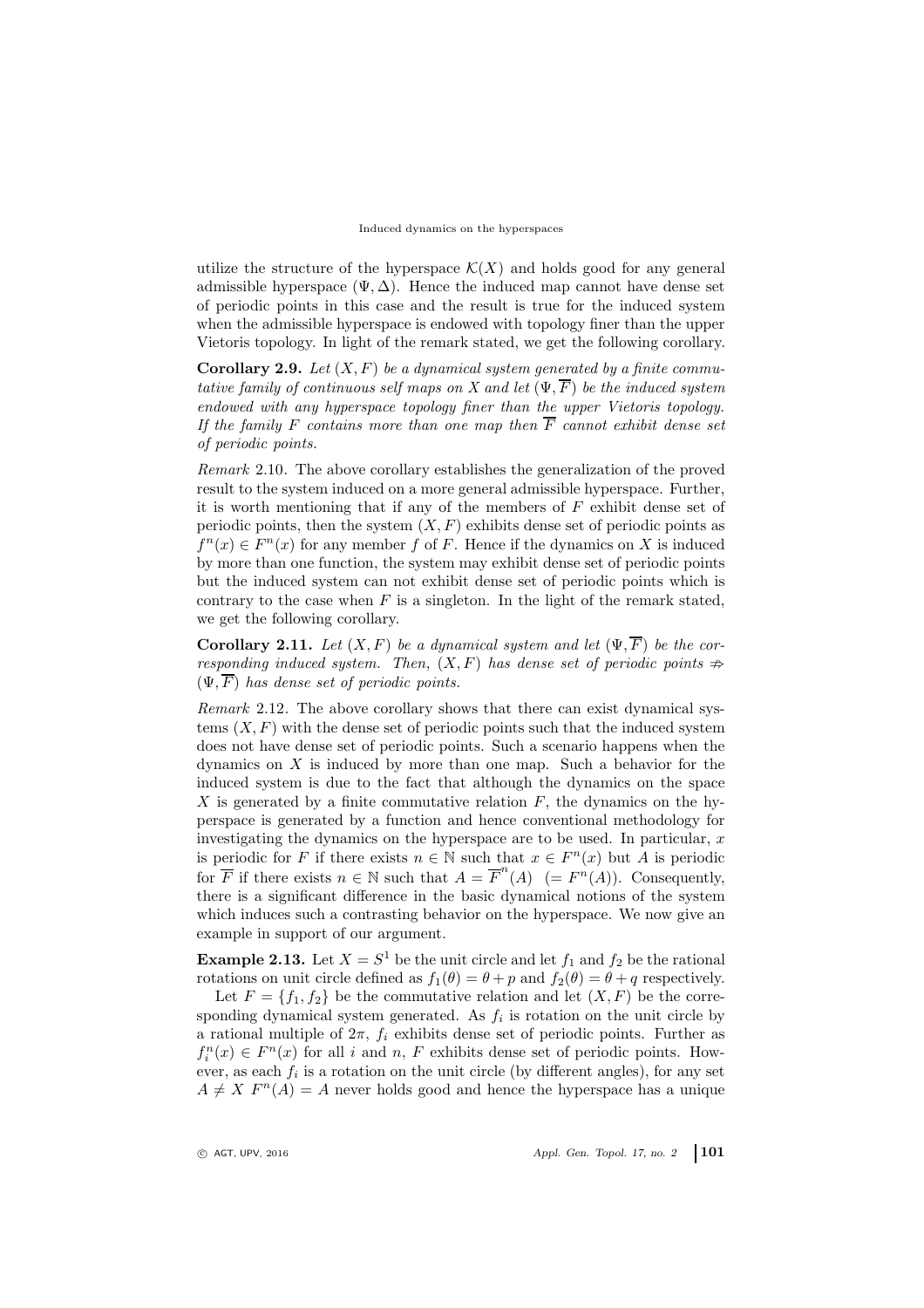periodic point  $X$ . Consequently, the example shows that there exists dynamical systems  $(X, F)$  with the dense set of periodic points such that the induced system does not have dense set of periodic points.

Remark 2.14. The above example proves that the induced dynamics cannot exhibit dense set of periodic points when induced by a commutative family of more than one map. On similar lines, considering  $f_i$   $(i = 1, 2)$  to be irrational rotations on the unit circle gives an example of a relation where each component is transitive but the relation is not super-transitive. The relation is not supertransitive as  $f_1$  and  $f_2$  are isometries and hence for each natural number  $2n$ (or  $2n+1$ )  $f_1^n \circ f_2^n$  and  $f_1 \circ f_2^{2n-1}$  (or  $f_1^n \circ f_2^n$  and  $f_1 \circ f_2^{2n}$ ) cannot be pushed inside an open set of arbitrary arc length. Consequently, the dynamics induced on the hyperspace by the family considered is not super-transitive.

*Remark* 2.15. The above results establish that when the dynamics on  $X$  is generated by a commutative family of more than one function, the dynamics on the hyperspace cannot be super-transitive and cannot have dense set of periodic points. The commutativity of the family  $F$  plays an important role in proving the result and hence cannot be dropped. In absence of commutativity, the order of f and g in any member of  $F<sup>n</sup>(x)$  cannot be altered and the proof of the result does not hold good. However under non-commutativity,  $g \circ f^{n}(x)$ and  $f \circ g \circ f^{n-1}(x)$  (and others where  $f_i$ 's are applied same number of times but in different order) do not coincide and hence  $F<sup>n</sup>(x)$  contains more elements. Consequently, it is expected that as super-transitivity (or dense periodicity) does not hold under commutativity, it will not hold in the non-commutative case (as  $F^{n}(x)$  contains more elements). However, any proof for the belief is not available and hence is left open.

We now give an example to show, that the induced dynamics, when induced by more than one function, might be sensitive.

**Example 2.16.** Let  $\Sigma_2$  be the sequence space of all bi-finite sequences of two symbols 0 and 1. For any two sequences  $x = (x_i)$  and  $y = (y_i)$ , define

$$
d(x,y) = \sum_{i=-\infty}^{\infty} \frac{|x_i - y_i|}{2^{|i|}}
$$

It is easily seen that the metric *d* generates the product topology on  $\Sigma_2$ .

Let 
$$
\sigma : \Sigma_2 \to \Sigma_2
$$
 be defined as  
 $\sigma(\ldots x_{-2}x_{-1}.x_0x_1 \ldots) = \ldots x_{-2}x_{-1}x_0.x_1x_2x_3 \ldots$ 

The map  $\sigma$  is known as the shift map and is continuous with respect to the metric d defined.

Let  $\mathbb{F} = {\sigma, \sigma^2}$  and let  $\overline{F}$  be the corresponding induced map on the hyperspace. We claim that the induced map is sensitive on  $\mathcal{K}(X)$ . Equivalently, it is sufficient to show that the map is sensitive on a dense subset of  $\mathcal{K}(X)$ .

Let  $A = \{x_1, x_2, \ldots, x_k\}$  be a finite set where each  $x_i = (\ldots x_i^{-2} x_i^{-1} \ldots x_i^0 x_i^1 \ldots x_i^n \ldots)$ is an element in  $\Sigma$  and let  $\epsilon > 0$  be given. Let  $r \in \mathbb{N}$  such that  $\frac{1}{2^r} < \epsilon$ .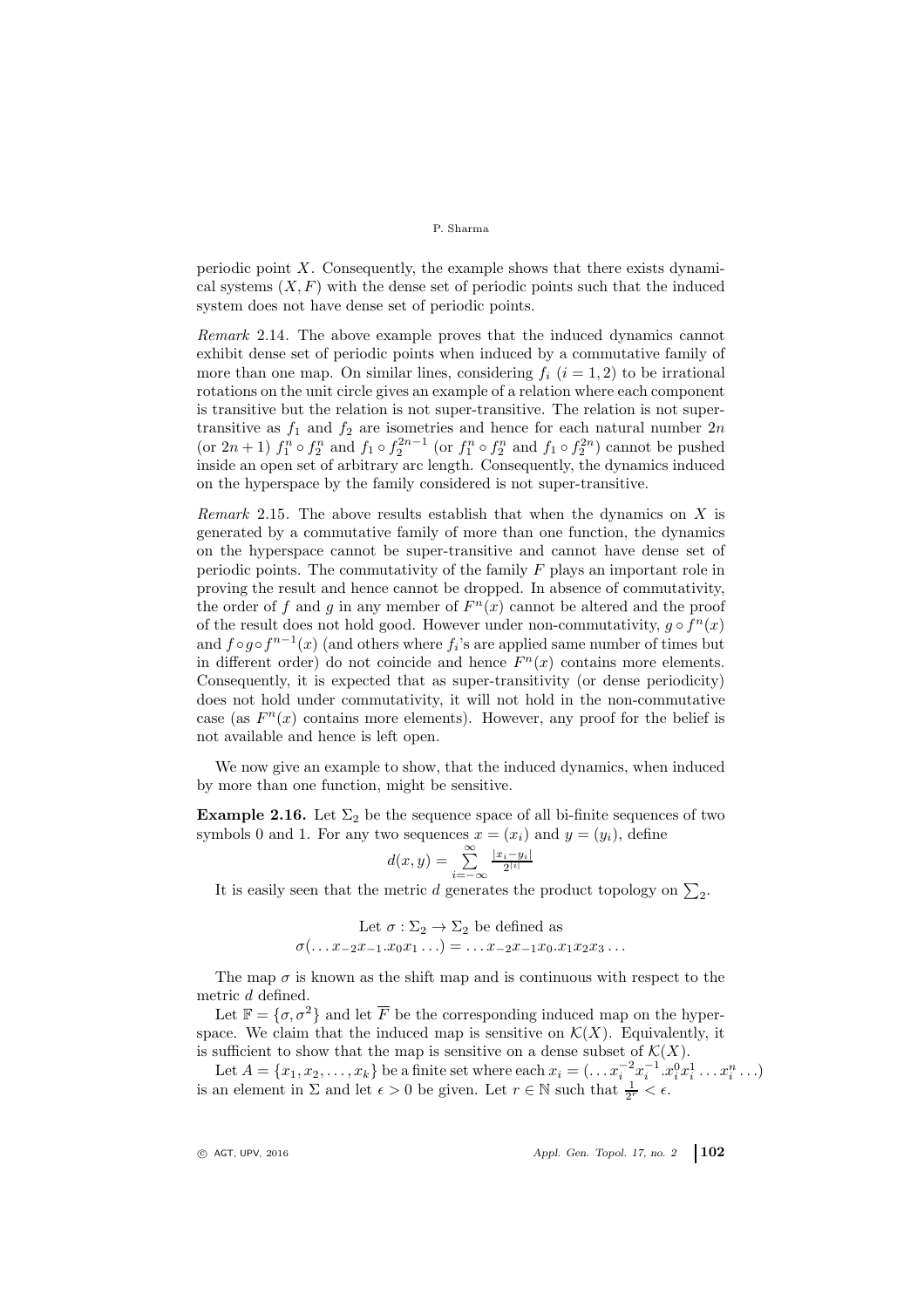#### Induced dynamics on the hyperspaces

Let  $y_i = (\ldots x_i^{-2} x_i^{-1} \ldots x_i^{n+1} 000 \ldots)$  and  $z_i = (\ldots x_i^{-2} x_i^{-1} x_i^0 \ldots x_i^{n+1} 111 \ldots)$ . Then  $B = \{y_1, y_2, \ldots, y_k\}$  and  $C = \{z_1, z_2, \ldots, z_k\}$  are elements in  $S(A, \epsilon)$  such that  $F^{r+2}(y_i) = (\ldots x_i^{-2} x_i^{-1} \ldots x_i^{r} \cdot 0000 \ldots)$  and  $F^{r+2}(z_i) = (\ldots x_i^{-2} x_i^{-1} \ldots x_i^{r} \cdot 11111 \ldots)$ . Consequently,  $d_H(\overline{F}^{r+2}(B), \overline{F}^{r+2}(C)) \geq 1$  and hence  $\overline{F}$  is sensitive at A.

As the proof holds for any finite subset S of  $Sigma_2$ ,  $\overline{F}$  is sensitive at finite subsets of  $\Sigma$ . Consequently,  $\overline{F}$  is sensitive on  $\Sigma$ .

## 3. Conclusion

The paper discusses the dynamics of the induced function on the hyperspace, when the function is induced by a non-trivial family of commuting continuous self maps on  $X$ . It is observed that the dynamics is contrary to the case when the map on the hyperspace is induced using a single function. While the map induced by single function can exhibit complex dynamical behavior (for example weakly mixing or topological mixing), the dynamics induced by a collection of two or more commuting maps cannot even be transitive and hence cannot exhibit any of the higher notions of mixing. Further, it is established that the dynamics induced by such a family cannot have dense set of periodic points. This once again is a contrary to the case when the map is induced by a single function, as the map induced in that case always has dense set of periodic points, if the original system has dense set of periodic points. We also give an example to show that the dynamics induced by a commutative family may be sensitive. It is worth mentioning that although the problem has been solved when the dynamics on the hyperspace is induced by a commutative family, the non-commutative case is still open for investigation. As  $F<sup>n</sup>(x)$  contains more points in the non-commutative case, similar results are expected to hold. However as the proof derived does not work for non-commutative case, we leave it open for further investigation.

#### **REFERENCES**

- [1] J. Banks, Chaos for induced hyperspace maps, Chaos, Solitons and Fractals 25 (2005), 681–685.
- [2] G. Beer, Topologies on Closed and Closed Convex Sets, Kluwer Academic Publishers, Dordrecht/Boston/London (1993).
- [3] L. Block and W. Coppel, Dynamics in one dimension, Springer-Verlag, Berlin Hiedelberg (1992).
- [4] M. Brin and G. Stuck, Introduction to dynamical systems, Cambridge Unversity Press (2002).
- [5] R. L. Devaney, Introduction to chaotic dynamical systems, Addisson Wesley (1986).
- [6] S. Dirren and H. Davies, Combined dynamics of boundary and interior perturbations in the Eady setting, Journal of the atmospheric Sciences 61 (13) (2004), 1549–1565.